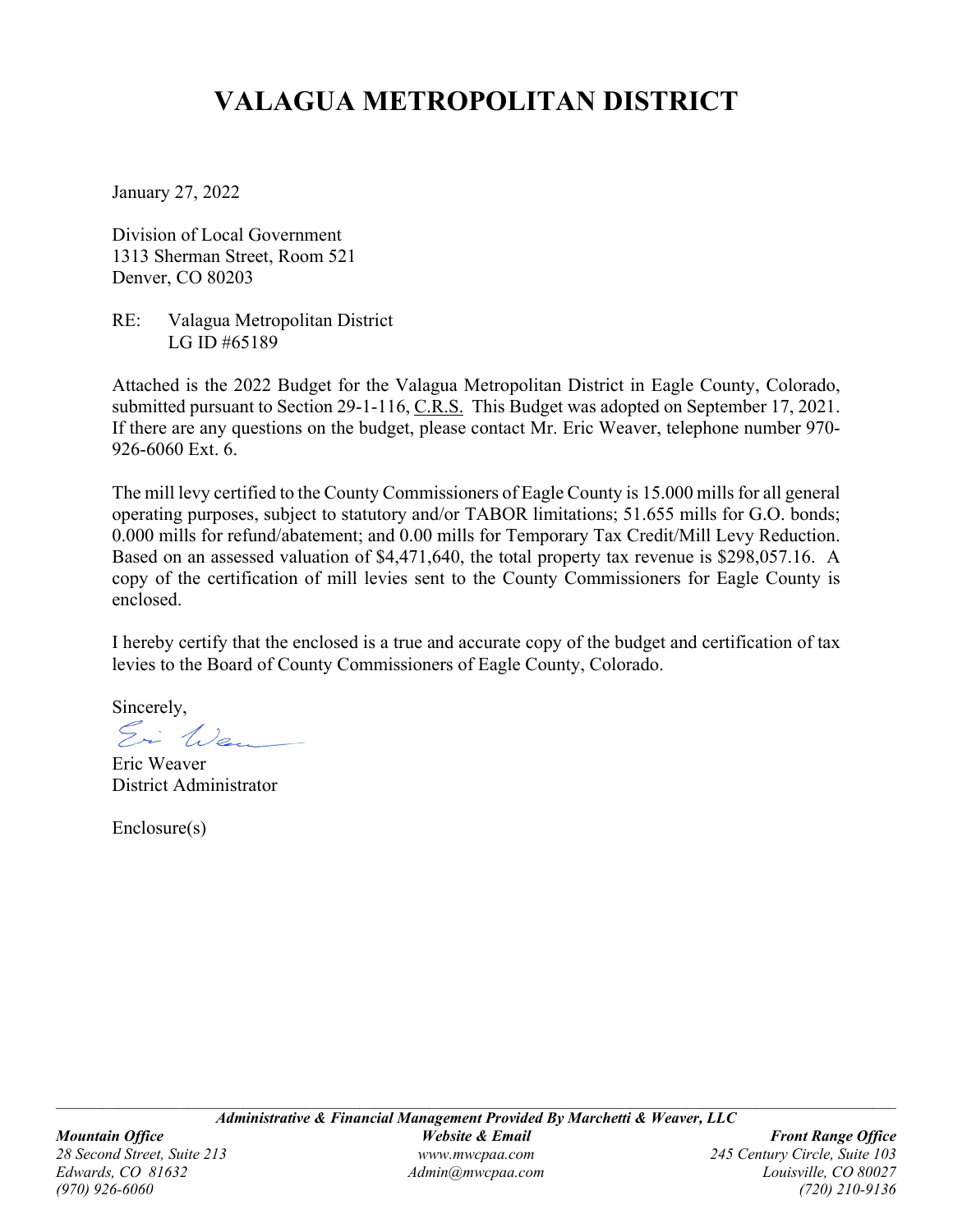# **VALAGUA METROPOLITAN DISTRICT**

# **2022 BUDGET MESSAGE**

Valagua Metropolitan District is a quasi-municipal corporation organized and operated pursuant to provisions set forth in the Colorado Special District Act. The District was established to provide financing for the design, acquisition, construction, installation and operation and maintenance of public improvements including streets, water, sanitary sewer and storm drainage, park and recreation, traffic and safety protection, telecommunication systems and services, transportation, fire protection and mosquito control.

The District has no employees and all operations and administrative functions are contracted.

The following budget is prepared on the modified accrual basis of accounting, which is consistent with the basis of accounting used in presenting the District's financial statements.

# **2022 BUDGET STRATEGY**

The District will continue to levy an operating mill levy of 15.000 mills to cover administrative costs of the District. Due to budget constraints the District no longer provides contracted services for the public safety and is instead depended on the Eagle County Sheriff's office and the Brightwater Club Property Owners Association.

The District will levy 51.655 (50 mills "gallagherized" for the change in the residential assessment rate) for debt service, which is not sufficient to cover the debt service expenditures for the year. Although a shortfall in funding is a material event under the documents of the Series 2008 General Obligation Bonds, the Bonds will not be in default as long as the District continues to levy the 50.000 mills gallagherized for debt service. Such shortfalls will be accrued to future years and will be paid if and when funding becomes available.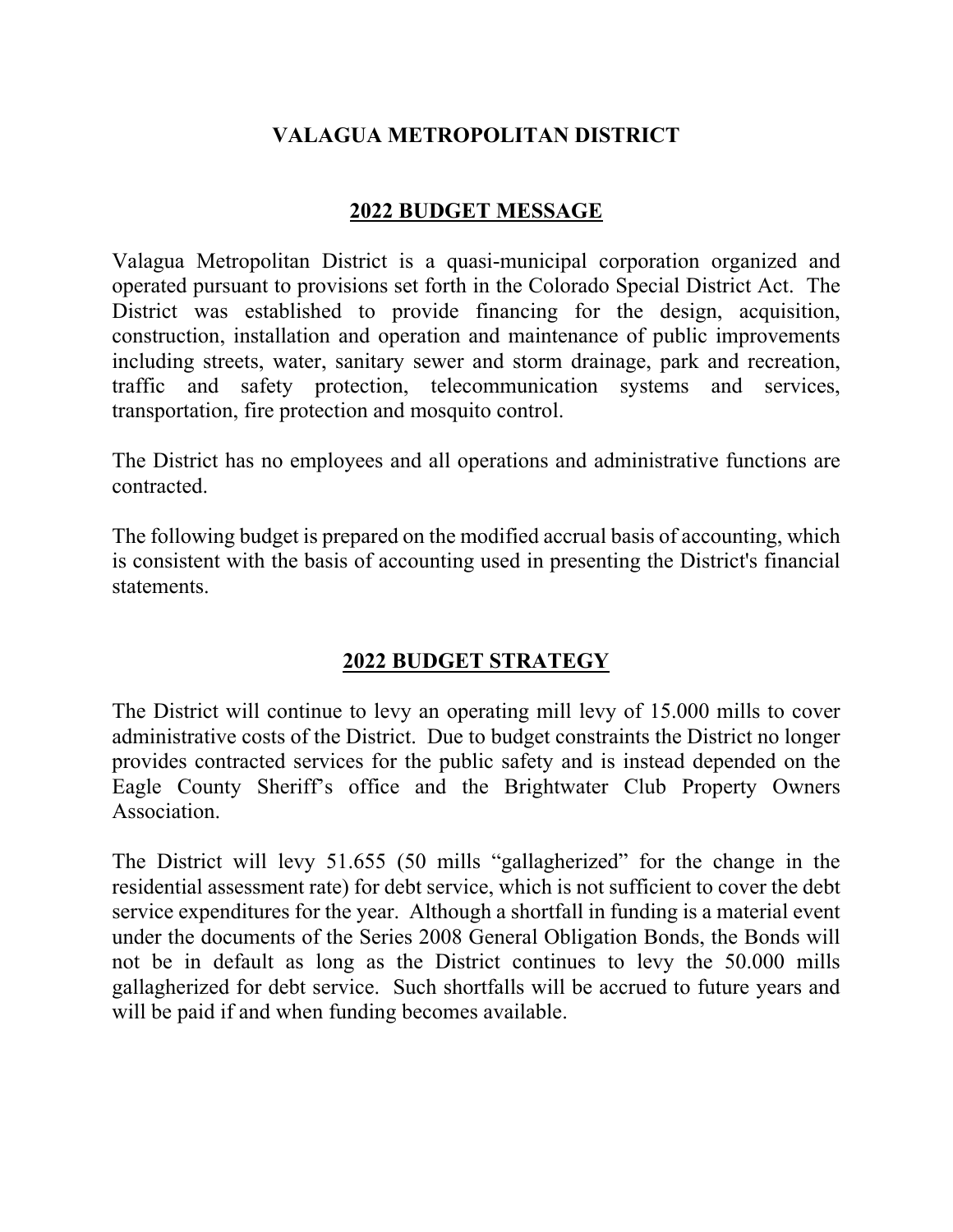# **RESOLUTIONS OF VALAGUA METROPOLITAN DISTRICT**

# **TO ADOPT 2022 BUDGET**

A RESOLUTION SUMMARIZING EXPENDITURES AND REVENUES FOR EACH FUND AND ADOPTING A BUDGET FOR THE VALAGUA METROPOLITAN DISTRICT, COLORADO, FOR THE CALENDAR YEAR BEGINNING ON THE FIRST DAY OF JANUARY 2022 AND ENDING ON THE LAST DAY OF DECEMBER 2022.

WHEREAS, the Board of Directors of the Valagua Metropolitan District has appointed a budget committee to prepare and submit a proposed 2022 budget at the proper time; and

WHEAREAS, such committee has submitted a proposed budget to this governing body at the proper time, for its consideration, and;

WHEREAS, upon due and proper notice, published or posted in accordance with the law, said proposed budget was open for inspection by the public at a designated place, and a public hearing was held on September 17, 2021, and interested taxpayers were given the opportunity to file or register any objections to said proposed budget; and;

WHEREAS, whatever increases may have been made in the expenditures, like increases were added to the revenues or planned to be expended from reserves/fund balances so that the budget remains in balance, as required by law.

NOW, THEREFORE, BE IT RESOLVED by the Board of directors of the Valagua Metropolitan District, Eagle County, Colorado:

- Section 1. That the budget as submitted, amended, and summarized by fund, hereby is approved and adopted as the budget of the Valagua Metropolitan District for the year stated above, as adjusted for immaterial changes in the final certified assessed value of the District as certified by the county assessor and corresponding adjustments resulting from such changes to the assessed value. In the event there are material changes to the assessed value then a subsequent meeting of the Board shall be called to consider such changes. Furthermore, to the extent capital or significant operating expenditures forecasted for the current year are anticipated to be extended into the following year, the expenditures and offsetting change in the budgeted beginning fund balance shall be updated to reflect management's best estimate at the time the budget is to be filed with the Colorado Division of Local Affairs.
- Section 2. That the budget hereby approved and adopted shall be certified by any officer or the District Administrator of the District and made a part of the public records of the District.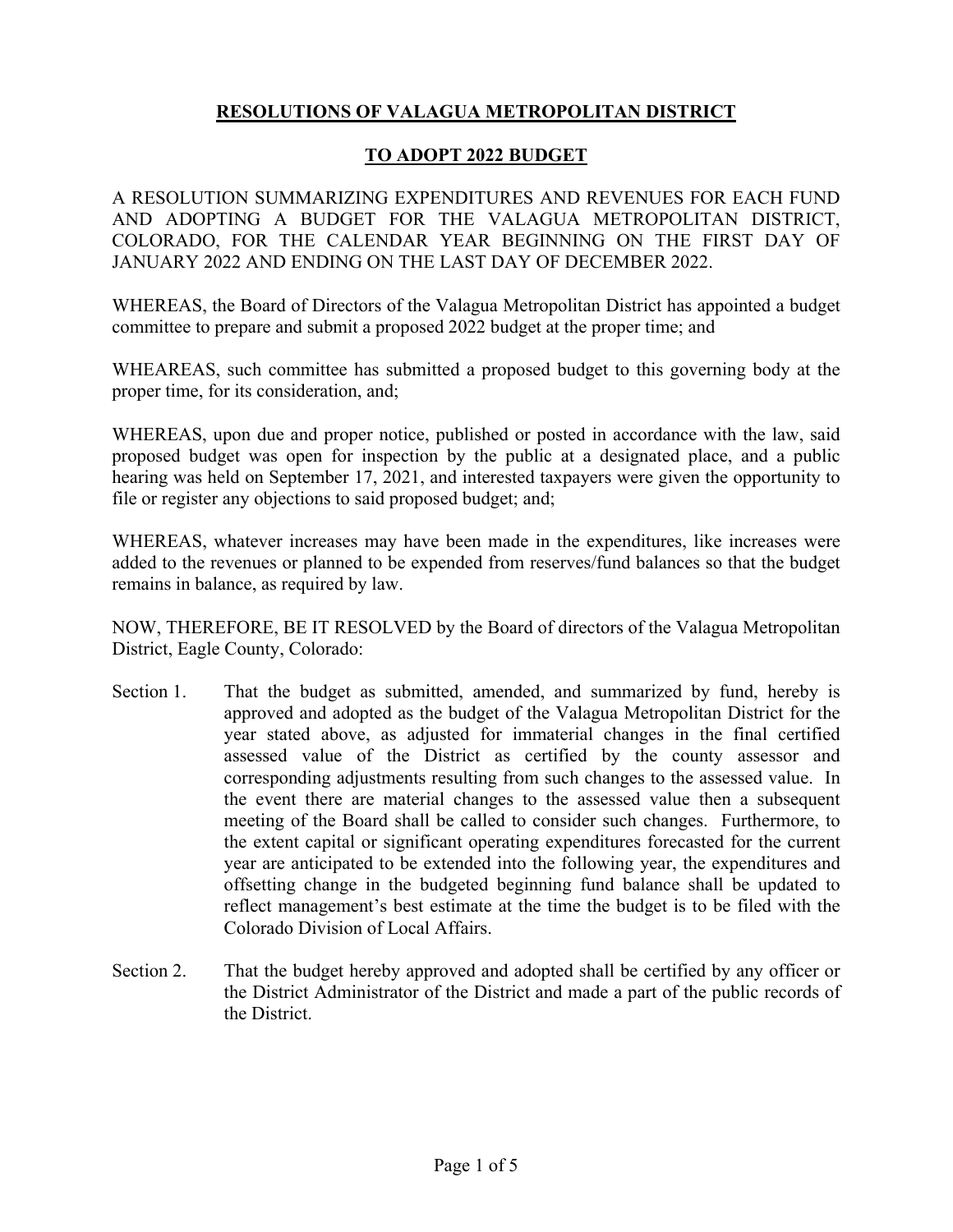# **TO SET MILL LEVIES**

A RESOLUTION LEVYING PROPERTY TAXES FOR THE YEAR 2021, TO HELP DEFRAY THE COSTS OF GOVERNMENT FOR THE VALAGUA METROPOLITAN DISTRICT, EAGLE COUNTY, COLORADO, FOR THE 2022 BUDGET YEAR.

WHEREAS, the Board of Directors of the Valagua Metropolitan District, has adopted the annual budget in accordance with the Local Government Budget Law, on September 17, 2021 and;

WHEREAS, the amount of money necessary to balance the budget for general operating expenses and capital expenditure purposes from property tax revenue is \$67,074.60 and;

WHEREAS, the Valagua Metropolitan District finds that it is required to temporarily lower the general operating mill levy to render a refund for \$0.00, and;

WHEREAS, the amount of money necessary to balance the budget for capital expenditure purposes from property tax revenue approved by voters or at public hearing is \$0.00, and;

WHEREAS, the amount of money necessary to balance the budget for voter approved bonds and interest is \$230,982,56, and;

WHEREAS, the 2021 valuation for assessment for the Valagua Metropolitan District, as certified by the County Assessor is \$4,471,640.

NOW, THEREFORE, BE IT RESOLVED by the Board of Directors of the VALAGUA METROPOLITAN DISTRICT, EAGLE COUNTY, COLORADO:

- Section 1. That for the purposes of meeting all general operating expenses of the Valagua Metropolitan District during the 2022 budget year, there is hereby levied a tax of 15.000 mills upon each dollar of the total valuation for assessment of all taxable property within the District for the year 2021.
- Section 2. That for the purposes of rendering a refund to its constituents during budget year 2022 there is hereby levied a temporary tax credit/mill levy reduction of 0.000 mills.
- Section 3. That for the purpose of meeting all capital expenditures of the Valagua Metropolitan District during the 2022 budget year, there is hereby levied a tax of 0.000 mills upon each dollar of the total valuation for assessment of all taxable property within the District for the year 2021.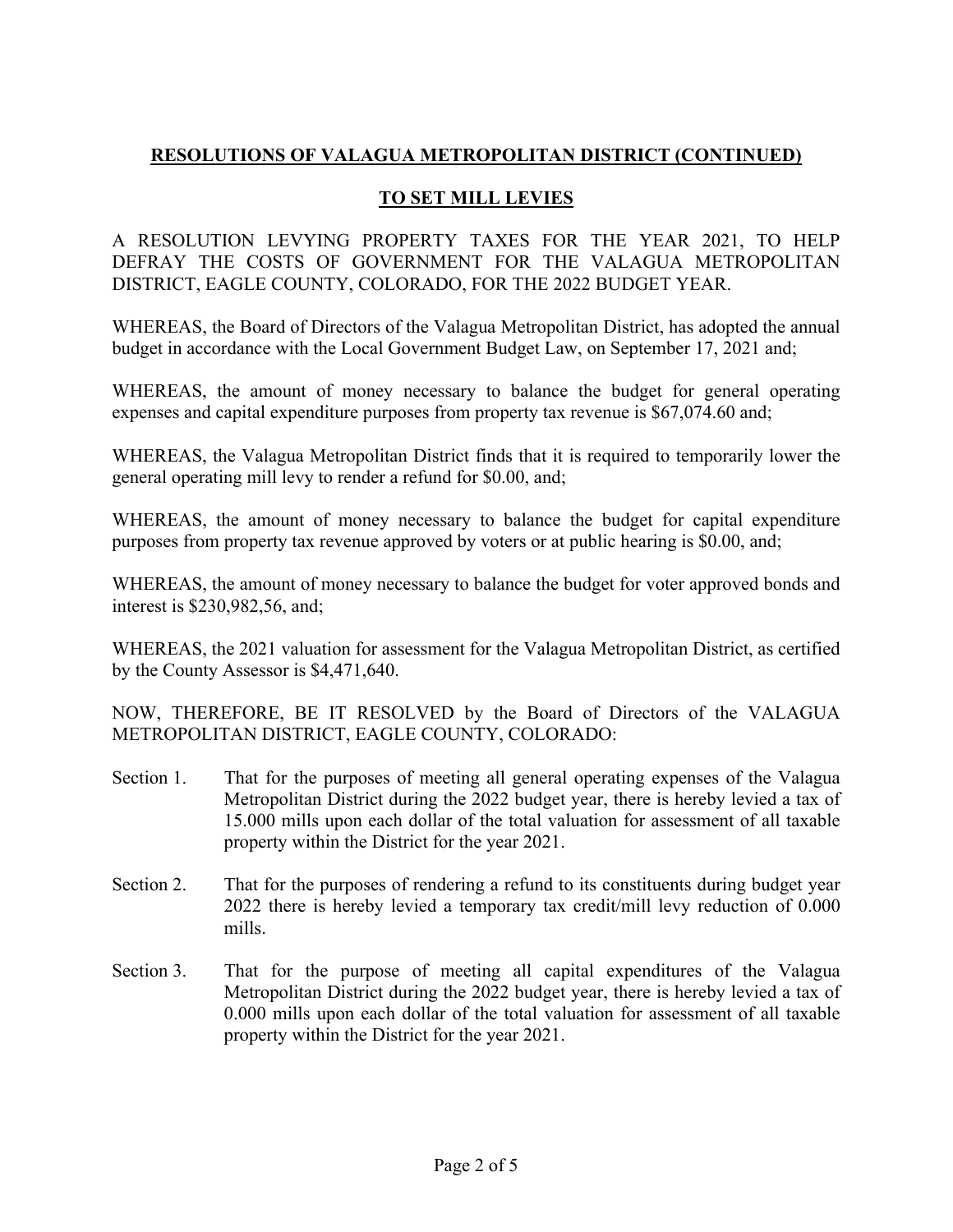## **TO SET MILL LEVIES (CONTINUED)**

- Section 4. That for the purpose of meeting all payments for bonds and interest of the Valagua Metropolitan District during the 2022 budget year, there is hereby levied a tax of 51.655 mills upon each dollar of the total valuation for assessment of all taxable property within the District for the year 2021.
- Section 5. That any officer or the District Administrator is hereby authorized and directed to either immediately certify to the County Commissioners of Eagle County, Colorado, the mill levies for the Valagua Metropolitan District as hereinabove determined and set, or be authorized and directed to certify to the County Commissioners of Eagle County, Colorado, the mill levies for the Valagua Metropolitan District as hereinabove determined and set based upon the final (December) certification of valuation from the county assessor.

# (THE REMAINDER OF THIS PAGE INTENTIONALLY LEFT BLANK)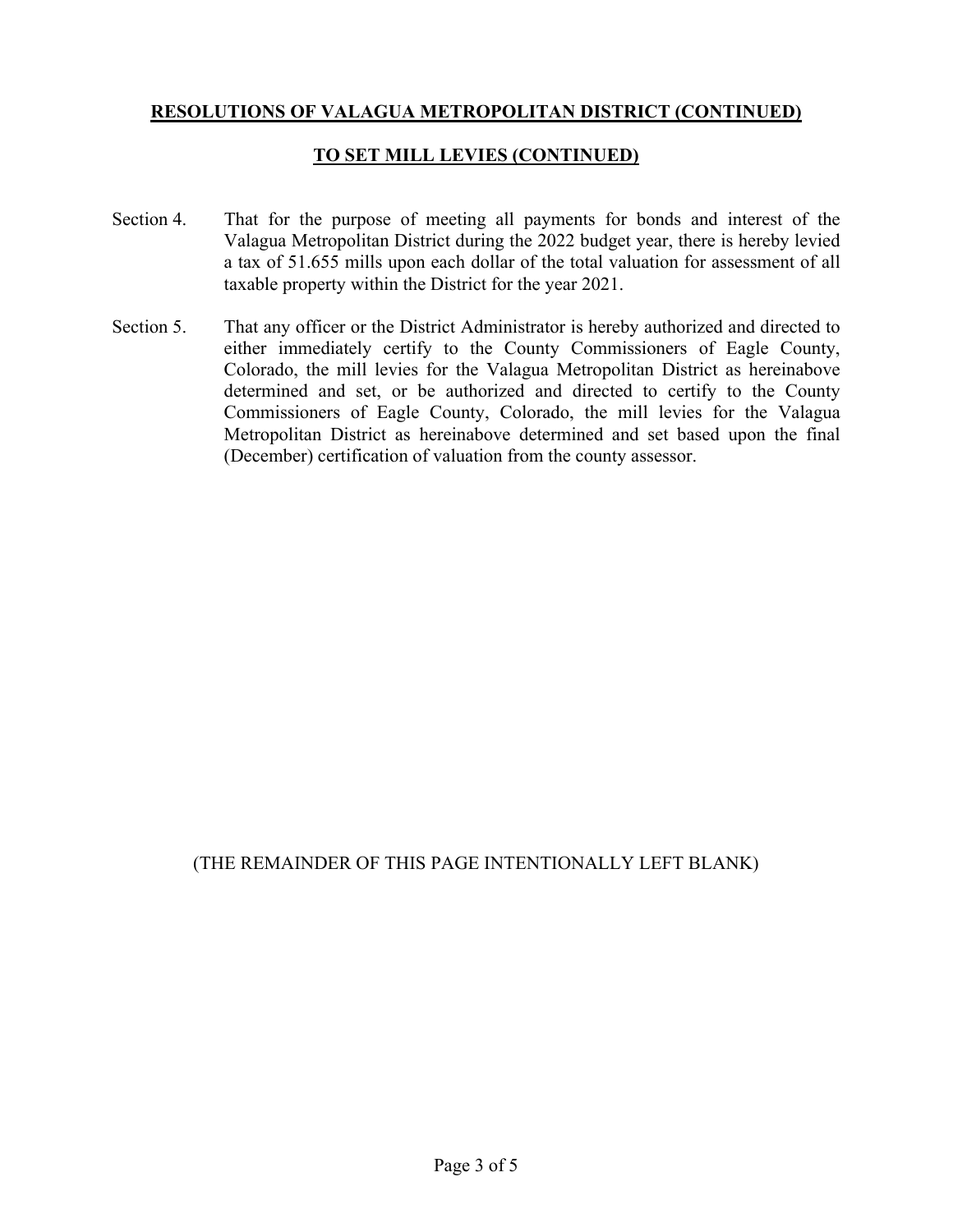## **TO APPROPRIATE SUMS OF MONEY**

(PURSUANT TO SECTION 29-1-108, C.R.S.)

A RESOLUTION APPROPRIATING SUMS OF MONEY TO THE VARIOUS FUNDS AND SPENDING AGENCIES, IN THE AMOUNT AND FOR THE PURPOSE AS SET FORTH BELOW, FOR THE VALAGUA METROPOLITAN DISTRICT, EAGLE COUNTY, COLORADO, FOR THE 2022 BUDGET YEAR.

WHEREAS, the Board of Directors has adopted the annual budget in accordance with the Local Government Budget Law, on September 17, 2021, and;

WHEREAS, the Board of Directors has made provision therein for revenues in an amount equal or greater to the total proposed expenditures as set forth in said budget, and;

WHEREAS, it is not only required by law, but also necessary to appropriate the revenues and reserves or fund balances provided in the budget to and for the purposes described below, thereby establishing a limitation on expenditures for the operations of the District.

NOW, THEREFORE, BE IT RESOLVED BY THE BOARD OF DIRECTORS OF THE VALAGUA METROPOLITAN DISTRICT, EAGLE COUNTY, COLORADO:

Section 1. That the following sums are hereby appropriated from the revenues of each fund, to each fund, for the purposes stated:

| <b>GENERAL FUND:</b>              |         |
|-----------------------------------|---------|
| <b>Current Operating Expenses</b> | 89,712  |
| <b>TOTAL GENERAL FUND</b>         | 89,712  |
|                                   |         |
| <b>DEBT SERVICE FUND:</b>         |         |
| Debt Service Expenditures         | 250,688 |
| TOTAL DEBT SERVICE FUND           | 250,688 |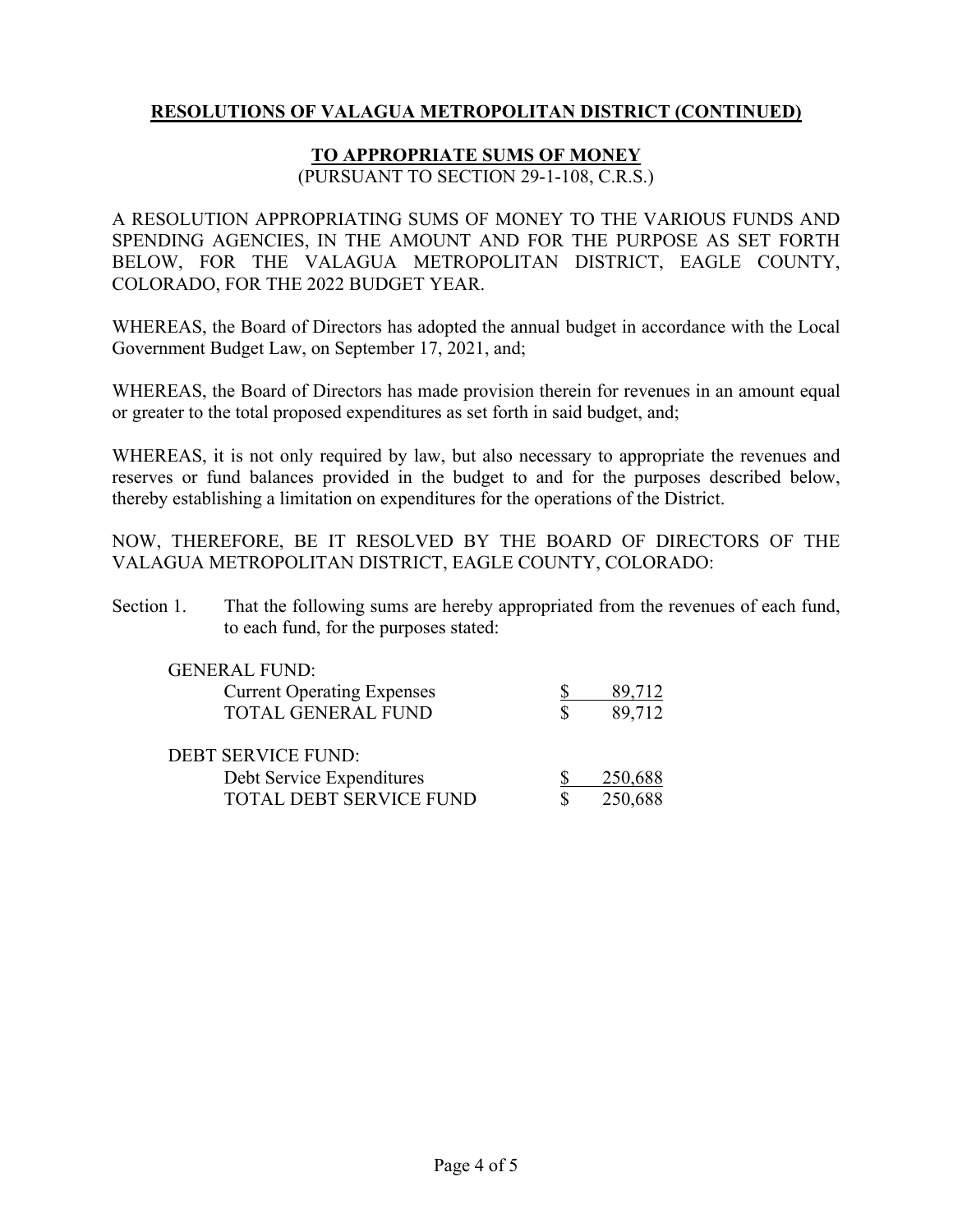## TO ADOPT 2022 BUDGET, SET MILL LEVIES AND **APPROPRIATE SUMS OF MONEY** (CONTINUED)

The above resolutions to adopt the 2022 budget, set the mill levies and to appropriate sums of money were adopted this 17th day of September, 2021.

 $\frac{117}{7}$ Attest: Title: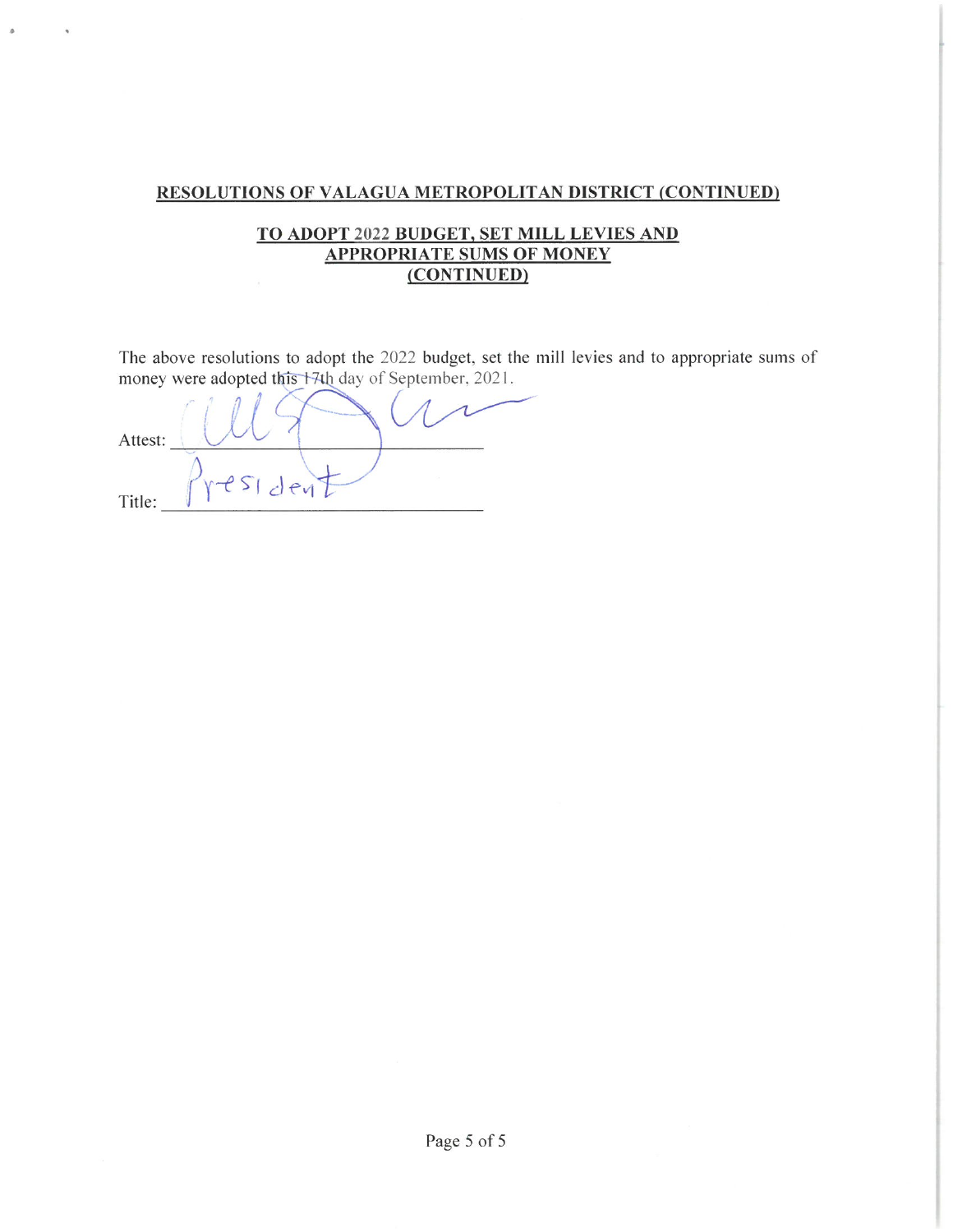| <b>VALAGUA METROPOLITAN DISTRICT</b><br><b>STATEMENT OF NET POSITION</b><br>August 31, 2021 |                        |                                       |                                                        |                  |
|---------------------------------------------------------------------------------------------|------------------------|---------------------------------------|--------------------------------------------------------|------------------|
|                                                                                             | General<br><b>Fund</b> | <b>Debt</b><br><b>Service</b><br>Fund | <b>Fixed</b><br><b>Assets</b><br>And LT<br><b>Debt</b> | <b>Total</b>     |
| <b>ASSETS:</b>                                                                              |                        |                                       |                                                        |                  |
| CASH- CSAFE Checking                                                                        | 374,947                | 16,983                                |                                                        | 391,931          |
| CASH- 1stBank Checking                                                                      | 14,942                 |                                       |                                                        | 14,942           |
| CASH- Bond Payment Fund                                                                     |                        |                                       |                                                        |                  |
| CASH- Bond Surplus Fund<br>CASH- Bond Reserve Fund                                          |                        |                                       |                                                        |                  |
| Due From County Treasurer                                                                   |                        |                                       |                                                        |                  |
| <b>Property Taxes Receivable</b>                                                            | 5,085                  | 17,395                                |                                                        | 22,480           |
| <b>Prepaid Expenses</b>                                                                     |                        |                                       |                                                        |                  |
| Roads & Right-of-Ways                                                                       |                        |                                       | 87,637                                                 | 87,637           |
| Water                                                                                       |                        |                                       | 282,157                                                | 282,157          |
| Sewer                                                                                       |                        |                                       | 420,676                                                | 420,676          |
| Parks & Recreation                                                                          |                        |                                       | 224,911                                                | 224,911          |
| Water & Sewer To Be Conveyed                                                                |                        |                                       | 788,377                                                | 788,377          |
| <b>Accumulated Depreciation</b>                                                             |                        |                                       | (685, 142)                                             | (685, 142)       |
| <b>TOTAL ASSETS</b>                                                                         | 394,975                | 34,378                                | 1,118,616                                              | 1,547,969        |
| <b>LIABILITIES AND DEFERRED INFLOWS:</b>                                                    |                        |                                       |                                                        |                  |
| <b>Accounts Payable</b>                                                                     | 3,250                  |                                       |                                                        | 3,250            |
| Payroll Taxes Payable                                                                       | (46)                   |                                       |                                                        | (46)             |
| <b>Deferred Property Taxes</b>                                                              | 5,085                  | 17,395                                |                                                        | 22,480           |
| <b>Accrued Interest Payable</b>                                                             |                        |                                       |                                                        |                  |
| Due But Unpaid Interest                                                                     |                        |                                       | 10,825,254                                             | 10,825,254       |
| 2008 Bonds Payable                                                                          |                        |                                       | 21,000,000                                             | 21,000,000       |
| <b>TOTAL LIABILITIES AND DEFERRED INFLOWS</b>                                               | 8,289                  | 17,395                                | 31,825,254                                             | 31,850,938       |
| <b>NET POSTION:</b>                                                                         |                        |                                       |                                                        |                  |
| <b>Investment in Capital Assets</b>                                                         |                        |                                       | 1,118,616                                              | 1,118,616        |
| Investment In Debt                                                                          |                        |                                       | (31, 825, 254)                                         | (31, 825, 254)   |
| Fund Balance- Nonspendable                                                                  |                        |                                       |                                                        |                  |
| <b>Fund Balance- Restricted</b>                                                             | 1,947                  | 16,983                                |                                                        | 18,930           |
| Fund Balance- Unassigned                                                                    | 384,739                |                                       |                                                        | 384,739          |
| <b>TOTAL NET POSITION</b>                                                                   | 386,686                | 16,983                                | (30, 706, 638)                                         | (30, 302, 969)   |
|                                                                                             |                        |                                       |                                                        |                  |
| TOTAL LIABILITIES AND NET POSITION                                                          | 394,975<br>$=$         | 34,378<br>$=$                         | 1,118,616<br>$=$                                       | 1,547,969<br>$=$ |

No assurance is provided on these financial statements; substantially all disclosures required by GAAP omitted. **PAGE 1**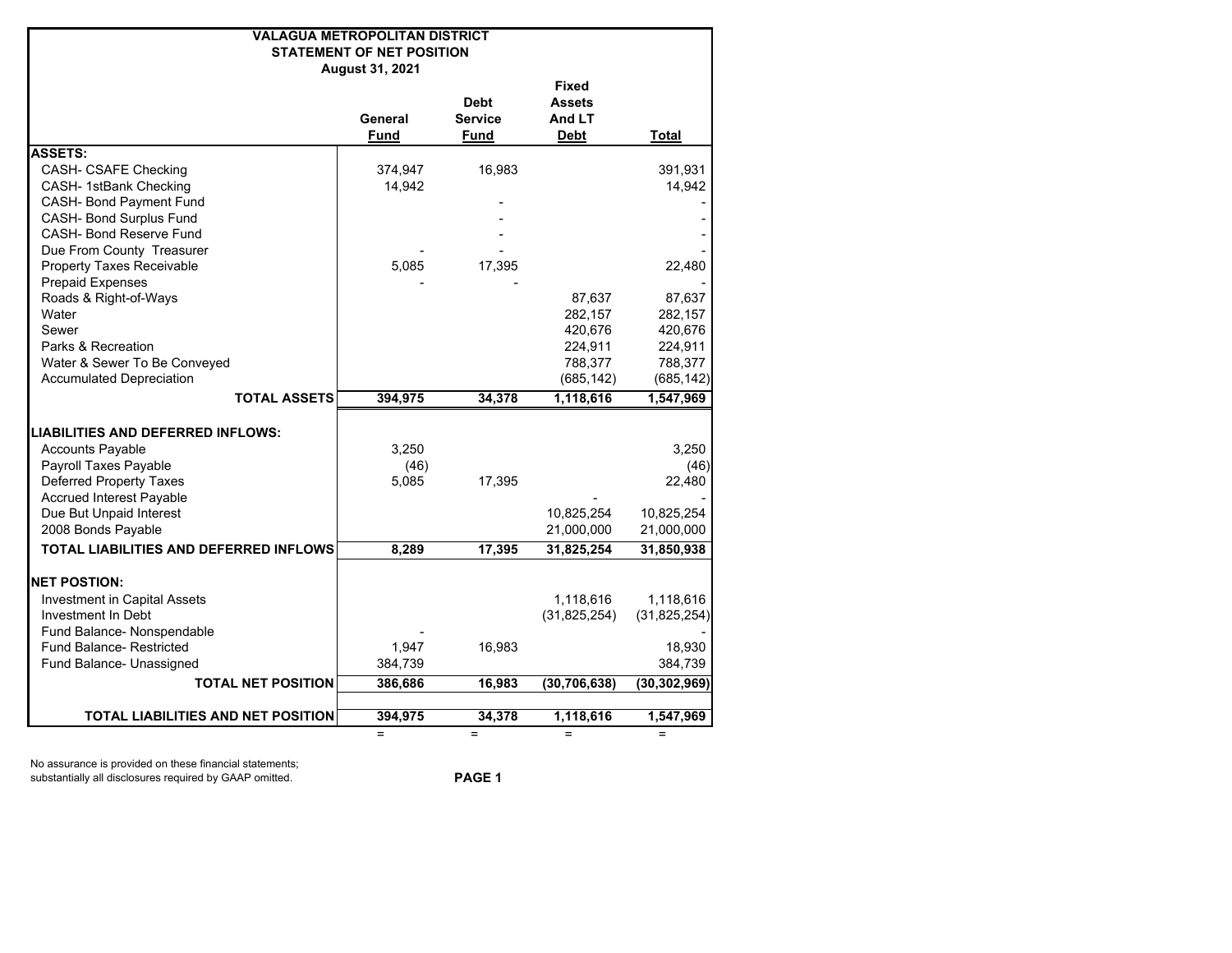### **VALAGUA METROPOLITAN DISTRICT STATEMENT OF REVENUE, EXPENDITURES AND CHANGES IN FUND BALANCE MODIFIED ACCRUAL BASIS**

| <b>COMBINED SUMMARY FINANCIALS</b>  | 2020<br><b>Audited</b> | 2021<br><b>Adopted</b> | Variance<br><b>Favorable</b> | 2021            | 8 Months<br><b>Thru 08/31</b> | 8 Months<br><b>Thru 08/31</b> | Variance<br>Favorable | 2022<br><b>Adopted</b> | <b>Budget</b>                           |
|-------------------------------------|------------------------|------------------------|------------------------------|-----------------|-------------------------------|-------------------------------|-----------------------|------------------------|-----------------------------------------|
|                                     | <b>Actual</b>          | <b>Budget</b>          | (Unfavor)                    | <b>Forecast</b> | <b>Actual</b>                 | <b>Budget</b>                 | (Unfavor)             | <b>Budget</b>          | <b>Comments</b>                         |
| <b>PROPERTY TAXES</b>               |                        |                        |                              |                 |                               |                               |                       |                        |                                         |
| <b>Assessed Value</b>               | 4,472,370              | 4,461,980              |                              | 4,461,980       |                               |                               |                       |                        | 4,471,640 Final Nov AV                  |
| <b>Operations Mill Levy</b>         | 15.000                 | 15.000                 |                              | 15.000          |                               |                               |                       | 15.000                 | Per General Fund                        |
| Debt Service Mill Levy              | 51.308                 | 51.311                 |                              | 51.311          |                               |                               |                       | 51.655                 | Gallagherized Rate Per DS Fund          |
| <b>Total Mill Levy</b>              | 66.308                 | 66.311                 |                              | 66.311          |                               |                               |                       | 66.655                 |                                         |
| <b>REVENUES &amp; OTHER SOURCES</b> |                        |                        |                              |                 |                               |                               |                       |                        |                                         |
| <b>Property Taxes- Operations</b>   | 67,079                 | 66,930                 | (4,782)                      | 62,148          | 61,845                        | 63,583                        | (1,739)               |                        | 67,075 AV * Mill Levy / 1,000           |
| Property Taxes- Debt Service        | 229,447                | 228,949                | (16, 357)                    | 212,591         | 211,554                       | 217,501                       | (5,947)               |                        | 230,983 AV * Mill Levy / 1,000          |
| Specific Ownership Taxes            | 14,723                 | 12,630                 | (895)                        | 11,735          | 9,708                         | 7,368                         | 2,340                 |                        | 11,939 4% of taxes                      |
| Interest Income                     | 2,571                  | 11,400                 | (11, 350)                    | 50              | (284)                         | 733                           | (1,017)               |                        | 10,900 Includes \$10,000 of contingency |
| <b>TOTAL REVENUES</b>               | 313,820                | 319,909                | (33, 384)                    | 286,524         | 282,822                       | 289,185                       | (6, 363)              | 320,896                |                                         |
| <b>EXPENDITURES</b>                 |                        |                        |                              |                 |                               |                               |                       |                        |                                         |
| <b>OPERATIONS</b>                   |                        |                        |                              |                 |                               |                               |                       |                        |                                         |
| <b>General Fund Operations</b>      | 47,348                 | 85,673                 | 29,373                       | 56,300          | 36,841                        | 48,817                        | 11,977                |                        | 89.712 See General Fund                 |
| Debt Svc Treasurers and Other Fees  | 6,893                  | 16,868                 | 10,491                       | 6,378           | 6,337                         | 6,525                         | 188                   |                        | 16,929 See Debt Service Fund            |
| <b>Total Operations</b>             | 54,240                 | 102,541                | 39,863                       | 62,678          | 43,178                        | 55,342                        | 12,165                | $\overline{106,}641$   |                                         |
| <b>PUBLIC SAFETY</b>                |                        |                        |                              |                 |                               |                               |                       |                        | No Longer Funded                        |
| <b>DEBT SERVICE</b>                 |                        |                        |                              |                 |                               |                               |                       |                        |                                         |
| <b>Bond Payments- Principal</b>     |                        |                        |                              |                 |                               |                               |                       | $\blacksquare$         | No Funds Available                      |
| <b>Bond Payments- Interest</b>      | 235,560                | 231,429                | 15,868                       | 215,562         | 197,255                       | 186,173                       | (11,082)              |                        | 233,758 Only Partially Paid             |
| <b>Bond Issue Costs</b>             |                        |                        |                              |                 |                               |                               |                       |                        |                                         |
| <b>Total Debt Service</b>           | 235,560                | 231,429                | 15,868                       | 215,562         | 197,255                       | 186,173                       | (11,082)              | 233,758                |                                         |
| <b>CAPITAL</b>                      |                        |                        |                              |                 |                               |                               |                       |                        | No Capital Projects                     |
| <b>TOTAL EXPENDITURES</b>           | 289,800                | 333,971                | 55,731                       | 278,239         | 240,433                       | 241,516                       | 1,083                 | 340,400                |                                         |
| <b>CHANGE IN FUND BALANCES</b>      | 24,020                 | (14,062)               | 22,347                       | 8,285           | 42,389                        | 47,670                        | (5, 281)              | (19, 503)              |                                         |
| <b>BEGINNING FUND BALANCES</b>      | 337,260                | 358,869                | 2,411                        | 361,280         | 361,280                       | 358,869                       | 2,411                 | 369,565                |                                         |
| <b>ENDING FUND BALANCES</b>         | 361,280                | 344,807                | 24,758                       | 369,565         | 403,669                       | 406,538                       | (2,869)               | 350,062                |                                         |
|                                     | $=$                    | $=$                    | $=$                          | $=$             | $=$                           | $=$                           | $=$                   | $=$                    |                                         |

No assurance is provided on these financial statements; substantially all disclosures required by GAAP omitted. **PAGE 2**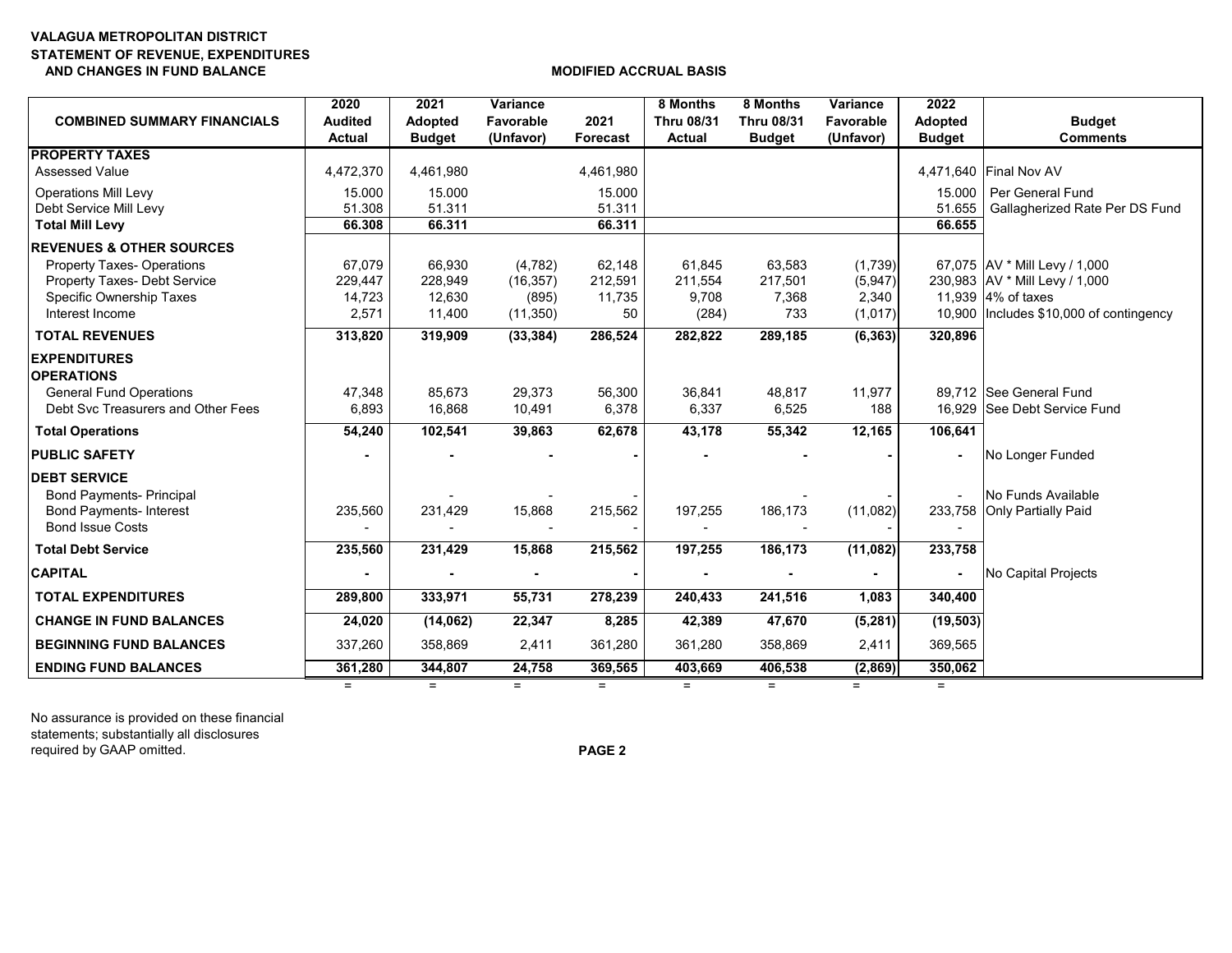### **VALAGUA METROPOLITAN DISTRICT STATEMENT OF REVENUE, EXPENDITURES AND CHANGES IN FUND BALANCE MODIFIED ACCRUAL BASIS**

| <b>GENERAL FUND</b>                       | 2020<br><b>Audited</b> | 2021<br><b>Adopted</b> | Variance<br>Favorable    | 2021           | 8 Months<br><b>Thru 08/31</b> | 8 Months<br><b>Thru 08/31</b> | Variance<br>Favorable | 2022<br><b>Adopted</b> | <b>Budget</b>                                                |
|-------------------------------------------|------------------------|------------------------|--------------------------|----------------|-------------------------------|-------------------------------|-----------------------|------------------------|--------------------------------------------------------------|
|                                           | <b>Actual</b>          | <b>Budget</b>          | (Unfavor)                | Forecast       | <b>Actual</b>                 | <b>Budget</b>                 | (Unfavor)             | <b>Budget</b>          | <b>Comments</b>                                              |
| <b>PROPERTY TAXES</b>                     |                        |                        |                          |                |                               |                               |                       |                        |                                                              |
| <b>Assessed Value</b>                     | 4,472,370              | 4,461,980              |                          | 4,461,980      |                               |                               |                       |                        | 4,471,640 Final Nov AV                                       |
| <b>Operating Mill Levy Rate</b>           | 15.000                 | 15.000                 |                          | 15.000         |                               |                               |                       |                        | 15.000 Maximum Allowed Mill Levy                             |
| <b>REVENUES</b>                           |                        |                        |                          |                |                               |                               |                       |                        |                                                              |
| <b>Property Taxes</b>                     | 67,079                 | 66,930                 | (4,782)                  | 62,148         | 61,845                        | 63,583                        | (1,739)               |                        | 67,075 Assd Value Times Mill Levy                            |
| Specific Ownership Taxes                  | 3,331                  | 2,900                  | (200)                    | 2,700          | 2,196                         | 1,692                         | 504                   |                        | 2,700 4% of taxes                                            |
| Interest Income                           | 2,055                  | 900                    | (850)                    | 50             | 25                            | 600                           | (575)                 |                        | 400 0.1% of fund balance                                     |
| <b>TOTAL REVENUE</b>                      | 72,465                 | 70,730                 | (5,832)                  | 64,898         | 64,065                        | 65,875                        | (1, 810)              | 70,175                 |                                                              |
| <b>EXPENDITURES</b>                       |                        |                        |                          |                |                               |                               |                       |                        |                                                              |
| <b>GENERAL OPERATIONS</b>                 |                        |                        |                          |                |                               |                               |                       |                        |                                                              |
| Accounting & Management                   | 19,967                 | 21,000                 | $\overline{\phantom{a}}$ | 21,000         | 12,303                        | 13,600                        | 1,297                 |                        | 22,000 Based on 2021 Forecast                                |
| Audit                                     | 4,750                  | 4,900                  | 100                      | 4,800          | 4,800                         | 4,900                         | 100                   |                        | 4.900 Based on 2021 Forecast                                 |
| <b>Directors Fees</b>                     | 875                    | 1,615                  | 538                      | 1,077          | 547                           | 1,077                         | 530                   |                        | 1,100 Assuming 2 Meetings per Year                           |
| Election                                  | 2,183                  |                        |                          |                |                               |                               |                       |                        | 5.000 Assume Canceled-Additional Work                        |
| Insurance                                 | 3,089<br>3,515         | 3,500<br>10,000        | 691                      | 2,809<br>5,000 | 2,809<br>1,288                | 3,500                         | 691<br>5,379          |                        | 3,150 Based on 2021 Forecast<br>7.500 Based on 2021 Forecast |
| Legal<br>Office Overhead & Supplies       | 1,833                  | 2,100                  | 5,000<br>100             | 2,000          | 982                           | 6,667<br>1,400                | 418                   |                        | 2.100 Based on 2021 Forecast                                 |
| Website                                   | 650                    | 700                    |                          | 700            | 350                           | 467                           | 117                   |                        | 700 Based on 2021 Forecast                                   |
| <b>Treasurers Fees</b>                    | 2,015                  | 2,008                  | 143                      | 1,864          | 1,853                         | 1,907                         | 55                    |                        | 2,012 3% of Taxes                                            |
| <b>Bank &amp; Trustee Fees</b>            | 3,250                  | 3,250                  |                          | 3,250          | 3,250                         | 3,250                         |                       |                        | 3,250 Negotiated rate                                        |
| Valley Road, Fence, & Path Maintenance    | 5,220                  | 15,000                 | 4,000                    | 11,000         | 5,859                         | 11,250                        | 5,391                 |                        | 15,000 Weed control and fence maintenance                    |
| Mosquito Spraying                         |                        | 1,600                  | (1,200)                  | 2,800          | 2,800                         | 800                           | (2,000)               |                        | 3,000 Summer Treatments, 8 applications                      |
| <b>General Engineering</b>                |                        |                        |                          |                |                               |                               |                       |                        | 0 No Capital                                                 |
| <b>Operating Contingency</b>              |                        | 20,000                 | 20,000                   |                |                               |                               |                       |                        | 20,000 To avoid budget amendment                             |
| <b>TOTAL GENERAL OPERATIONS</b>           | 47,348                 | 85,673                 | 29,373                   | 56,300         | 36,841                        | 48,817                        | 11,977                | 89,712                 |                                                              |
| <b>TOTAL EXPENDITURES</b>                 | 47,348                 | 85,673                 | 29,373                   | 56,300         | 36,841                        | 48,817                        | 11,977                | 89,712                 |                                                              |
| <b>REVENUE OVER (UNDER) EXPEND.</b>       | 25,117                 | (14, 943)              | 23,541                   | 8,598          | 27,225                        | 17,058                        | 10,167                | (19, 537)              |                                                              |
| <b>OTHER FINANCING SOURCES AND (USES)</b> |                        |                        |                          |                |                               |                               |                       |                        |                                                              |
| Bond Proceeds Xfer From (To) D/S Fund     |                        |                        |                          |                |                               |                               |                       |                        | No funds available                                           |
| <b>TOTAL OTHER SOURCES (USES)</b>         |                        | $\blacksquare$         |                          |                | ä,                            | ä,                            |                       |                        |                                                              |
| <b>INET CHANGE IN FUND BALANCE</b>        | 25,117                 | (14, 943)              | 23,541                   | 8,598          | 27,225                        | 17,058                        | 10,167                | (19, 537)              |                                                              |
| <b>Fund Balance-Beginning</b>             | 334,344                | 358,128                | 1,333                    | 359,461        | 359,461                       | 358,128                       | 1,333                 | 368,059                |                                                              |
| <b>Fund Balance-Ending</b>                | 359,461                | 343,185                | 24,874                   | 368,059        | 386,686                       | 375,185                       | 11,500                | 348,522                |                                                              |
|                                           | $=$                    | $=$                    | $=$                      |                | $=$                           | $=$                           | $=$                   | $=$                    |                                                              |

No assurance is provided on these financial statements; substantially all disclosures required by GAAP omitted. **PAGE 3**

= = = <sup>=</sup> = =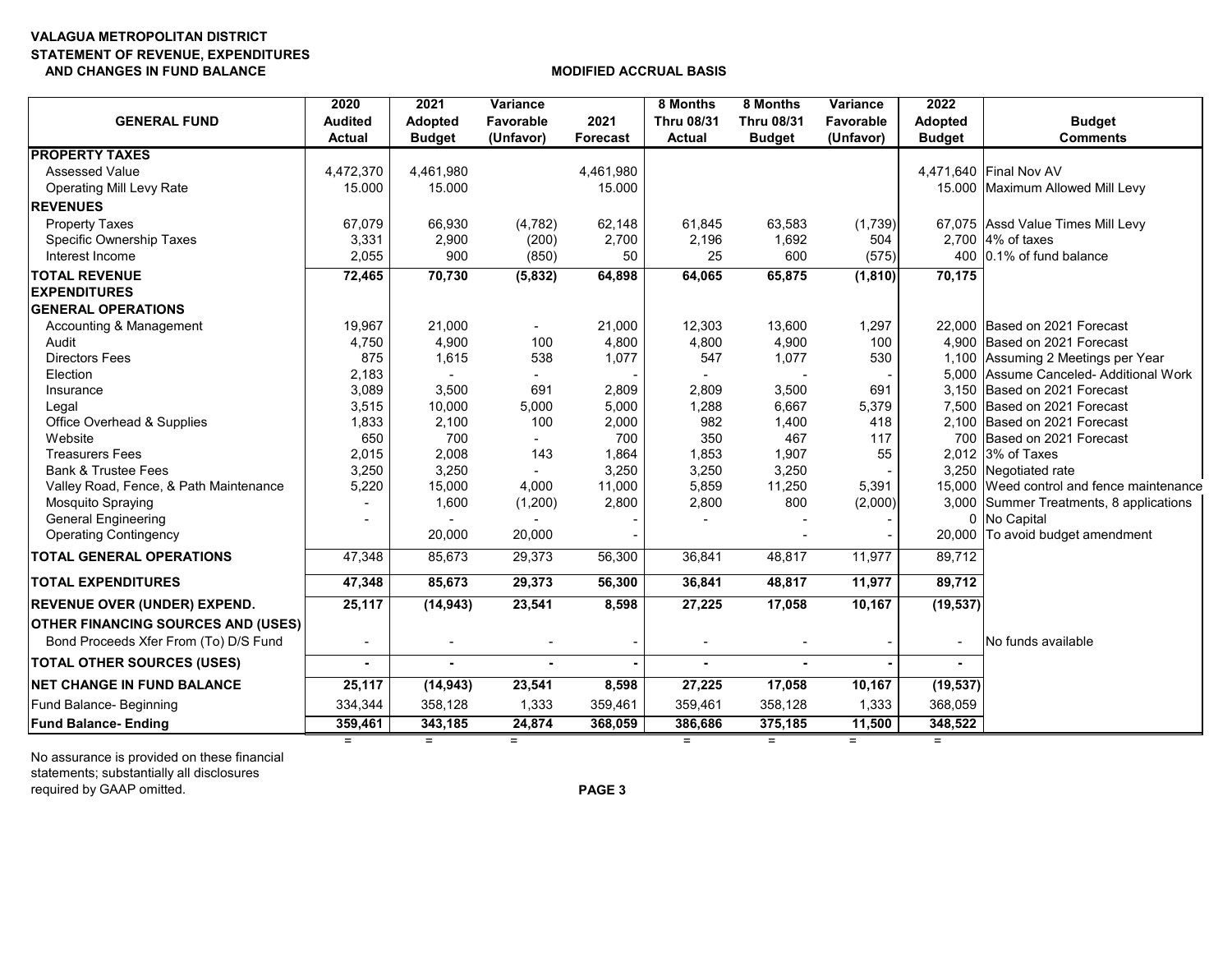### **VALAGUA METROPOLITAN DISTRICT STATEMENT OF REVENUE, EXPENDITURES AND CHANGES IN FUND BALANCE MODIFIED ACCRUAL BASIS**

| <b>DEBT SERVICE FUND</b>                                                           | 2020<br><b>Audited</b><br><b>Actual</b> | 2021<br>Adopted<br><b>Budget</b> | Variance<br>Favorable<br>(Unfavor) | 2021<br><b>Forecast</b> | 8 Months<br><b>Thru 08/31</b><br><b>Actual</b> | 8 Months<br><b>Thru 08/31</b><br><b>Budget</b> | Variance<br>Favorable<br>(Unfavor) | 2022<br><b>Adopted</b><br><b>Budget</b> | <b>Budget</b><br><b>Comments</b>                                                 |
|------------------------------------------------------------------------------------|-----------------------------------------|----------------------------------|------------------------------------|-------------------------|------------------------------------------------|------------------------------------------------|------------------------------------|-----------------------------------------|----------------------------------------------------------------------------------|
| <b>PROPERTY TAXES</b>                                                              |                                         |                                  |                                    |                         |                                                |                                                |                                    |                                         |                                                                                  |
| <b>Assessed Value</b>                                                              | 4,472,370                               | 4,461,980                        |                                    | 4,461,980               |                                                |                                                |                                    |                                         | 4,471,640 Final Nov AV                                                           |
| Debt Service Mill Levy Rate<br><b>REVENUES</b>                                     | 51.308                                  | 51.311                           |                                    | 51.311                  |                                                |                                                |                                    |                                         | 51.655 Required 50 Mills Gallagherized                                           |
| <b>Property Taxes</b>                                                              | 229,447                                 | 228,949                          | (16, 357)                          | 212,591                 | 211,554                                        | 217,501                                        | (5,947)                            |                                         | 230,983 Assd Value Times Mill Levy                                               |
| Specific Ownership Taxes                                                           | 11,392                                  | 9,730                            | (695)                              | 9,035                   | 7,512                                          | 5,676                                          | 1,836                              |                                         | 9,239 4% of Property taxes                                                       |
| Interest Income                                                                    | 515                                     | 10,500                           | (10, 500)                          |                         | (309)                                          | 133                                            | (442)                              |                                         | 10,500 \$500 Plus \$10,000 contingency                                           |
| <b>TOTAL REVENUES</b>                                                              | 241,355                                 | 249,179                          | (27, 552)                          | 221,627                 | 218,757                                        | 223,311                                        | (4, 554)                           | 250,722                                 |                                                                                  |
| <b>EXPENDITURES</b>                                                                |                                         |                                  |                                    |                         |                                                |                                                |                                    |                                         |                                                                                  |
| Bond Interest- 2008 Series<br>Bond Principal- 2008 Series                          | 235,560                                 | 231,429                          | 15,868                             | 215,562                 | 197,255                                        | 186,173                                        | (11,082)                           |                                         | 233,758 \$1,627,500 due but not all available<br>Pmts due but no funds available |
| <b>Treasurers Fees</b>                                                             | 6,893                                   | 6,868                            | 491                                | 6,378                   | 6,337                                          | 6,525                                          | 188                                |                                         | 6,929 3% of Property taxes                                                       |
| <b>Bank Fees</b>                                                                   |                                         |                                  |                                    |                         |                                                |                                                |                                    |                                         |                                                                                  |
| Contingency                                                                        |                                         | 10,000                           | 10,000                             |                         |                                                |                                                |                                    |                                         | 10,000 To avoid budget amendment                                                 |
| <b>TOTAL EXPENDITURES</b>                                                          | 242,453                                 | 248,298                          | 26,358                             | 221,939                 | 203,592                                        | 192,698                                        | (10, 894)                          | 250,688                                 |                                                                                  |
| <b>REVENUE OVER (UNDER) EXP</b>                                                    | (1,098)                                 | 881                              | (1, 194)                           | (313)                   | 15,165                                         | 30,612                                         | (15, 448)                          | 34                                      |                                                                                  |
| <b>OTHER FINANCING SOURCES (USES)</b><br>Bond Proceeds Trfr from (to) General Fund | $\overline{\phantom{a}}$                | 0                                | $\overline{a}$                     |                         |                                                |                                                |                                    |                                         | 0 All Funds Used In Prior Years                                                  |
|                                                                                    |                                         |                                  |                                    |                         |                                                |                                                |                                    |                                         |                                                                                  |
| <b>TOTAL OTHER FINANCING S &amp; U</b>                                             |                                         | $\mathbf{0}$                     |                                    |                         |                                                |                                                |                                    |                                         |                                                                                  |
| <b>CHANGE IN FUND BALANCE</b>                                                      | (1,098)                                 | 881                              | (1, 194)                           | (313)                   | 15,165                                         | 30,612                                         | (15, 448)                          | 34                                      |                                                                                  |
| Fund Balance- Beginning                                                            | 2,916                                   | 741                              | 1,078                              | 1,819                   | 1,819                                          | 741                                            | 1,078                              | 1,506                                   |                                                                                  |
| <b>Fund Balance-Ending</b>                                                         | 1,819                                   | 1,622                            | (116)                              | 1,506                   | 16,983                                         | 31,353                                         | (14, 370)                          | 1,540                                   |                                                                                  |
|                                                                                    | $=$                                     | $=$                              | $=$                                |                         | $=$                                            | $=$                                            | $=$                                | $=$                                     |                                                                                  |
| <b>SCHEDULE OF UNPAID BUT ACCRUED INTEREST</b>                                     |                                         |                                  |                                    |                         |                                                |                                                |                                    |                                         |                                                                                  |
| Interest Payments Due During Year                                                  | 1.627.500                               | 1.627.500                        |                                    | 1,627,500               |                                                |                                                |                                    |                                         | 1.627.500 S21M at 7.75%                                                          |
| Less Amounts Available For Payment                                                 | (235, 560)                              | (231, 429)                       |                                    | (215, 562)              |                                                |                                                |                                    | (233, 758)                              | Amt Available Per Above                                                          |
| Semi-Annual Compounding                                                            | 713,847                                 | 879,570                          |                                    | 879,101                 |                                                |                                                |                                    | 1,060,494                               | Compounding at 7.75%                                                             |
| Total Additions (to Unpaid Interest                                                | 2,105,787                               | 2,275,641                        |                                    | 2,291,039               |                                                |                                                |                                    | 2,454,236                               |                                                                                  |
| <b>Beginning Balance</b>                                                           | 8,719,467                               | 10,825,254                       |                                    | 10,825,254              | 10,825,254                                     |                                                |                                    | 13,116,293                              |                                                                                  |
| <b>Ending Balance of Unpaid But Accd Int</b>                                       | 10,825,254                              | 13,100,895                       |                                    | 13,116,293              | 10,825,254                                     |                                                |                                    | 15,570,529                              | <b>Accrued to Future Years</b>                                                   |
|                                                                                    | $\equiv$                                | $=$                              |                                    | $=$                     | $\equiv$                                       |                                                |                                    | $=$                                     |                                                                                  |

No assurance is provided on these financial statements; substantially all disclosures required by GAAP omitted. **PAGE 4**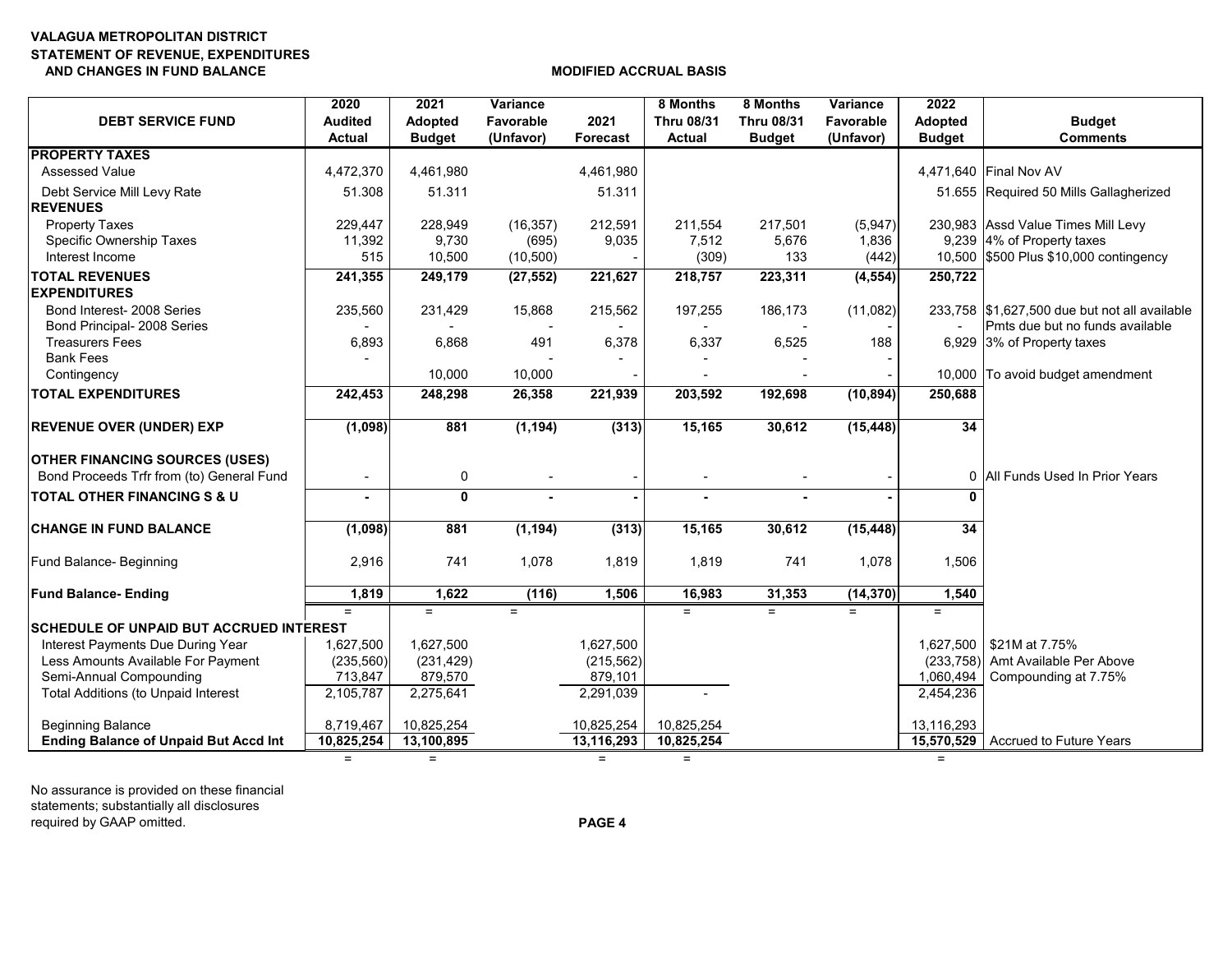# **CERTIFICATION OF TAX LEVIES for NON-SCHOOL Governments**

| <b>TO:</b> County Commissioners <sup>1</sup> of<br>Eagle County                         |             |                                                                                                             |                        | , Colorado.       |                            |
|-----------------------------------------------------------------------------------------|-------------|-------------------------------------------------------------------------------------------------------------|------------------------|-------------------|----------------------------|
| On behalf of the Valagua Metropolitan District                                          |             |                                                                                                             |                        |                   |                            |
|                                                                                         |             | $(taxing entity)^A$                                                                                         |                        |                   |                            |
| the Board of Directors                                                                  |             |                                                                                                             |                        |                   |                            |
|                                                                                         |             | (governing body) <sup>B</sup>                                                                               |                        |                   |                            |
| of the Valagua Metropolitan District                                                    |             |                                                                                                             |                        |                   |                            |
| <b>Hereby</b> officially certifies the following mills to                               |             | $\left($ local government $\right)^{C}$                                                                     |                        |                   |                            |
| be levied against the taxing entity's GROSS                                             | \$4,471,640 |                                                                                                             |                        |                   |                            |
| assessed valuation of:                                                                  |             | (Gross <sup>B</sup> assessed valuation, Line 2 of the Certification of Valuation From DLG $57^{\text{E}}$ ) |                        |                   |                            |
| Note: If the assessor certified a NET assessed valuation                                |             |                                                                                                             |                        |                   |                            |
| (AV) different than the GROSS AV due to a Tax Increment                                 |             |                                                                                                             |                        |                   |                            |
| Financing (TIF) Area <sup>F</sup> the tax levies must be calculated using               | \$4,471,640 |                                                                                                             |                        |                   |                            |
| the NET AV. The taxing entity's total property tax revenue                              |             | (NET <sup>G</sup> assessed valuation, Line 4 of the Certification of Valuation Form DLG 57)                 |                        |                   |                            |
| will be derived from the mill levy multiplied against the NET<br>assessed valuation of: |             | USE VALUE FROM FINAL CERTIFICATION OF VALUATION PROVIDED BY<br><b>ASSESSOR NO LATER THAN DECEMBER 10</b>    |                        |                   |                            |
| 12/8/2021<br>Submitted:                                                                 |             | for budget/fiscal year                                                                                      | 2022                   |                   |                            |
| (not later than Dec 15)<br>(mm/dd/yyyy)                                                 |             |                                                                                                             | (yyyy)                 |                   |                            |
| PURPOSE (see end notes for definitions and examples)                                    |             | $LEVY^2$                                                                                                    |                        |                   | <b>REVENUE<sup>2</sup></b> |
| General Operating Expenses <sup>H</sup>                                                 |             | 15.000                                                                                                      | mills                  | \$                | 67,074.60                  |
| <minus> Temporary General Property Tax Credit/<br/><math>\overline{2}</math>.</minus>   |             |                                                                                                             |                        |                   |                            |
| Temporary Mill Levy Rate Reduction                                                      |             | 0.000                                                                                                       | mills                  |                   |                            |
|                                                                                         |             |                                                                                                             |                        |                   |                            |
| SUBTOTAL FOR GENERAL OPERATING:                                                         |             | 15.000                                                                                                      | mills                  | \$                | 67,074.60                  |
| General Obligation Bonds and Interest <sup>J</sup>                                      |             | 51.655                                                                                                      | mills                  | \$                | 230,982.56                 |
| Contractual Obligations <sup>K</sup>                                                    |             | 0.000                                                                                                       | mills                  | $\boldsymbol{\$}$ |                            |
| Capital Expenditures <sup>L</sup><br>5.                                                 |             | 0.000                                                                                                       | mills                  | \$                |                            |
| 6. Refunds/Abatements <sup>M</sup>                                                      |             | 0.000                                                                                                       | mills                  | $\boldsymbol{\$}$ |                            |
| 7. Other <sup>N</sup> (specify):                                                        |             | 0.000                                                                                                       | mills                  | \$                |                            |
|                                                                                         |             | 0.000                                                                                                       | mills                  | \$                |                            |
| Sum of General Operating<br><b>TOTAL:</b><br>Subtotal and Lines 3 to 7                  |             | 66.655                                                                                                      | mills                  | $\$$              | 298,057.16                 |
| Contact person:                                                                         |             | Daytime                                                                                                     |                        |                   |                            |
| (print)<br>Eric Weaver                                                                  |             | phone:                                                                                                      | $(970)$ 926-6060 ext 6 |                   |                            |
|                                                                                         |             |                                                                                                             |                        |                   |                            |

*Include one copy of this tax entity's completed form when filing the local government's budget by January 31st, per 29-1-113 C.R.S. with the Division of Local Government (DLG), Room 521, 1313 Sherman Street, Denver, Colorado 80203. Questions? Call DLG (303) 864-7720.*

<sup>1</sup> If the *taxing entity's* boundaries include more than one county, you must certify the levies to each county. Use a separate form for each county and certify the same levies uniformly to each county per Article X, Section 3 of the Colorado Constitution.

<sup>2</sup> Levies must be rounded to three decimal places and revenue must be calculated from the total *NET assessed valuation* (Line 4 of Form DLG57 on the County Assessor's **FINAL** certification of valuation).